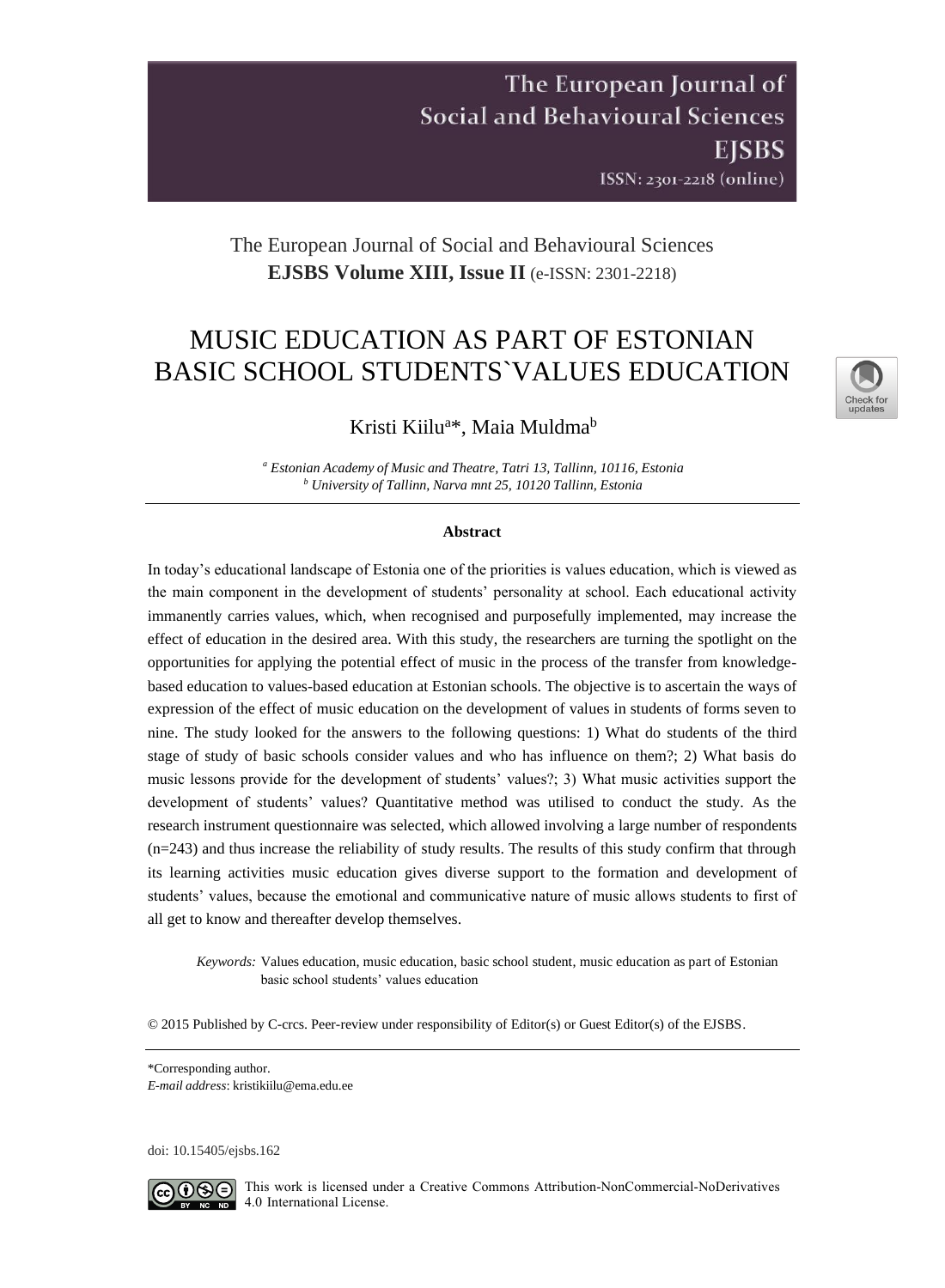### **1. Introduction**

Society is considered to rely on the foundation of values and value-judgements, which correspond to the educational objectives adopted by the state (Gustavson, 2000, 20). Throughout times, the task of education has been to guide people towards goodness, to give human beings something that they do not inherently have (Vseviov, 2009). In the development and shaping of values an important role belongs to people who surround children and young people, their school, teacher and rearing environment, including musical rearing environment.

The development of Estonian society has a profound effect on the shaping of the school system's values education priorities. Education does not only mean knowledge transfer, first of all it means educating and developing people. Thus, education is related to the acquisition of values, since it is based on the understanding of who a person is and how he or she should act, behave and think. Music as a school subject fulfils the aims that are linked to values education and the shaping of values.

With this study, the researchers are turning the spotlight on the opportunities for applying the potential effect of music in the process of the transfer from knowledge-based education to values- based education at Estonian schools. The objective is to ascertain the ways of expression of the effect of music education on the development of values in students of forms seven to nine.

### *1.1. Theorethical framework*

Based on the objective of the study, various attitudes to values and principles of music education will be elucidated.

Different schools of research define values in different ways. Ronald Inglehart views values as people's reactions to environmental changes, emphasising, that values are formed at an early age in the process of socialisation (Inglehart 1995). According to Graham Haydon, people in the modern society need to have personal values, and understand and consider the values of the others. Through compulsory education it is possible to make people understand values much more deeply and widely than in any other society up to now (Haydon, 2009, 43).

For Milton Rokeach, values represent fundamental concepts that each person individually and the society as a whole should possess. Values are like desirable goals of varying importance that act as guiding principles in human life. Rokeach Value Survey relies on terminal and instrumental values. Terminal or internal values include, for example, a strong family, happiness, true friendship, national security, social recognition, etc. He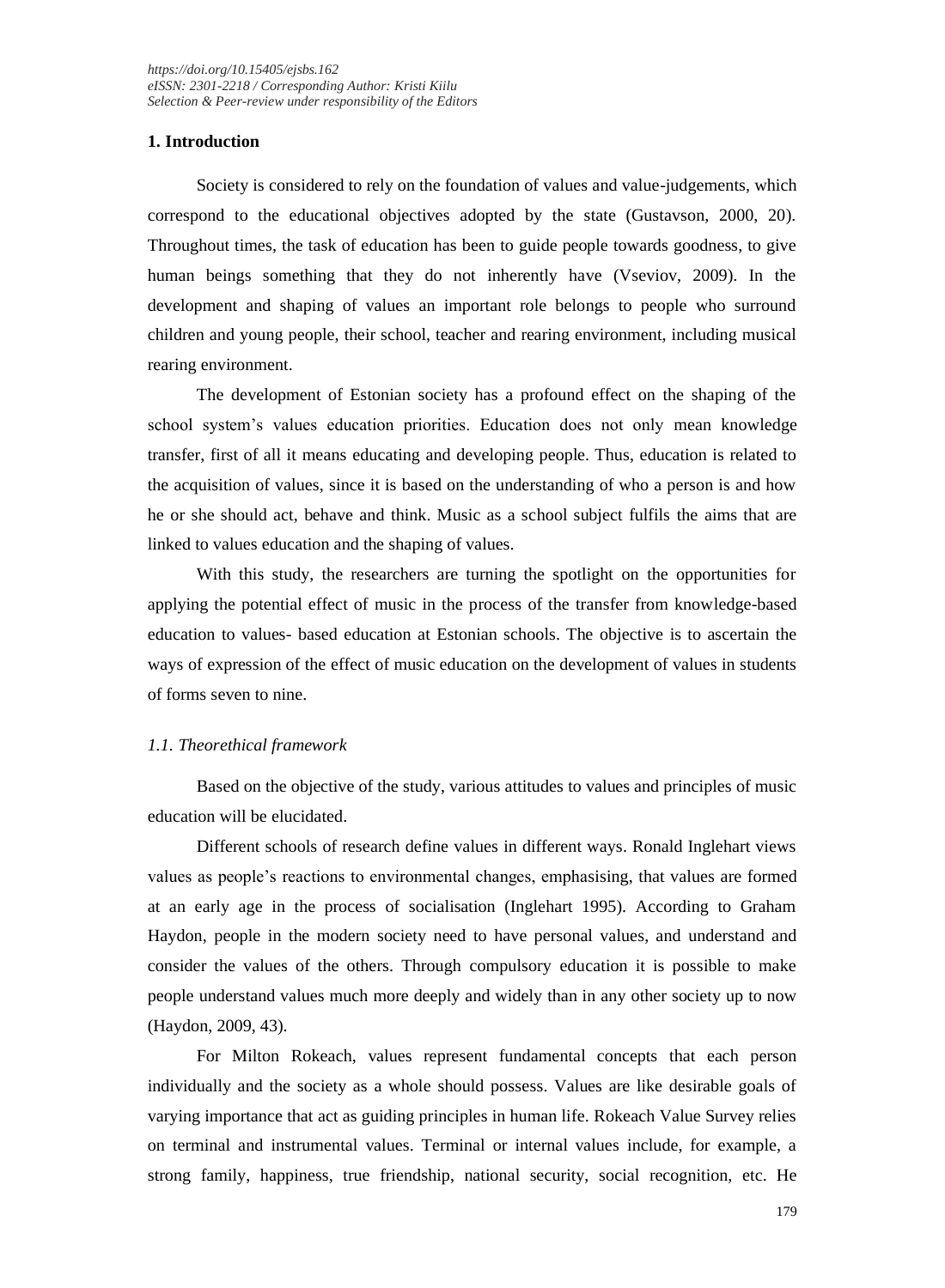regards instrumental values as means of achieving the desired terminal state: e.g. honesty, justice, tolerance, responsibility, helpfulness, clean environment, etc. (Rokeach, 1989).

Values are ordered by their relative importance. A narrower distinction is drawn between moral, material, economic, political, legal, aesthetic, cultural and historical values. These values can be directed by the society by highlighting certain ideals and principles, and making appraisals. Generally, it may be stated that these are external values. In a broader sense, the so-called classical core values are truth, goodness, beauty, faith, hope and love. It is difficult to interpret core values because they are abstract concepts with personal rather than collective meaning. These values of internal nature cannot be abandoned (Inglehart, 1995; Rokeach, 1989).

Researchers of value theories Shalom Schwartz and Wolfgang Bilsk argue that personal values are people's universal needs all individuals and societies desire to satisfy. These are the needs of individuals and biological organisms, social interaction needs, survival and wellbeing needs. At the same time, they have also outlined motivational goals: power, achievement, hedonism, stimulation, self-direction, benevolence, tradition and security. Values can be ranked according to their importance relative to one another (Schwartz & Bilsky, 1990; 1994; Schwartz 1995).

In a broader sense, values education is character education, which besides moral education aims to support children's development into active citizens and creative, analytical and enterprising people. This in turn will ensure the sustainability of the country, which depends on the extent its citizens value freedom and democracy and understand the true meaning of these core values. Today's progressively more versatile and rapidly changing life requires young people to make increasingly more choices and decisions. Therefore, guiding and supporting young people's moral development, preparing them for making responsible and mature choices has become especially important and topical.

In the context of this article, the concept of values is viewed as follows: values are mechanisms that help people to make right decisions and express conformity with the wellestablished norms and attitudes in the society. Values inform people's practical activity and the outcomes of human activity may in turn change these values (Muldma, 2010; 2011).

Estonian schools face a complicated challenge – to change from knowledge-centred schools into values-centred schools. Since knowledge is not free from values, it is important to acknowledge value issues, therefore values should be addressed in every subject, including music education. Values education in a subject lesson involves activities that may be closely related to each other. In music lessons, it is possible to teach students to notice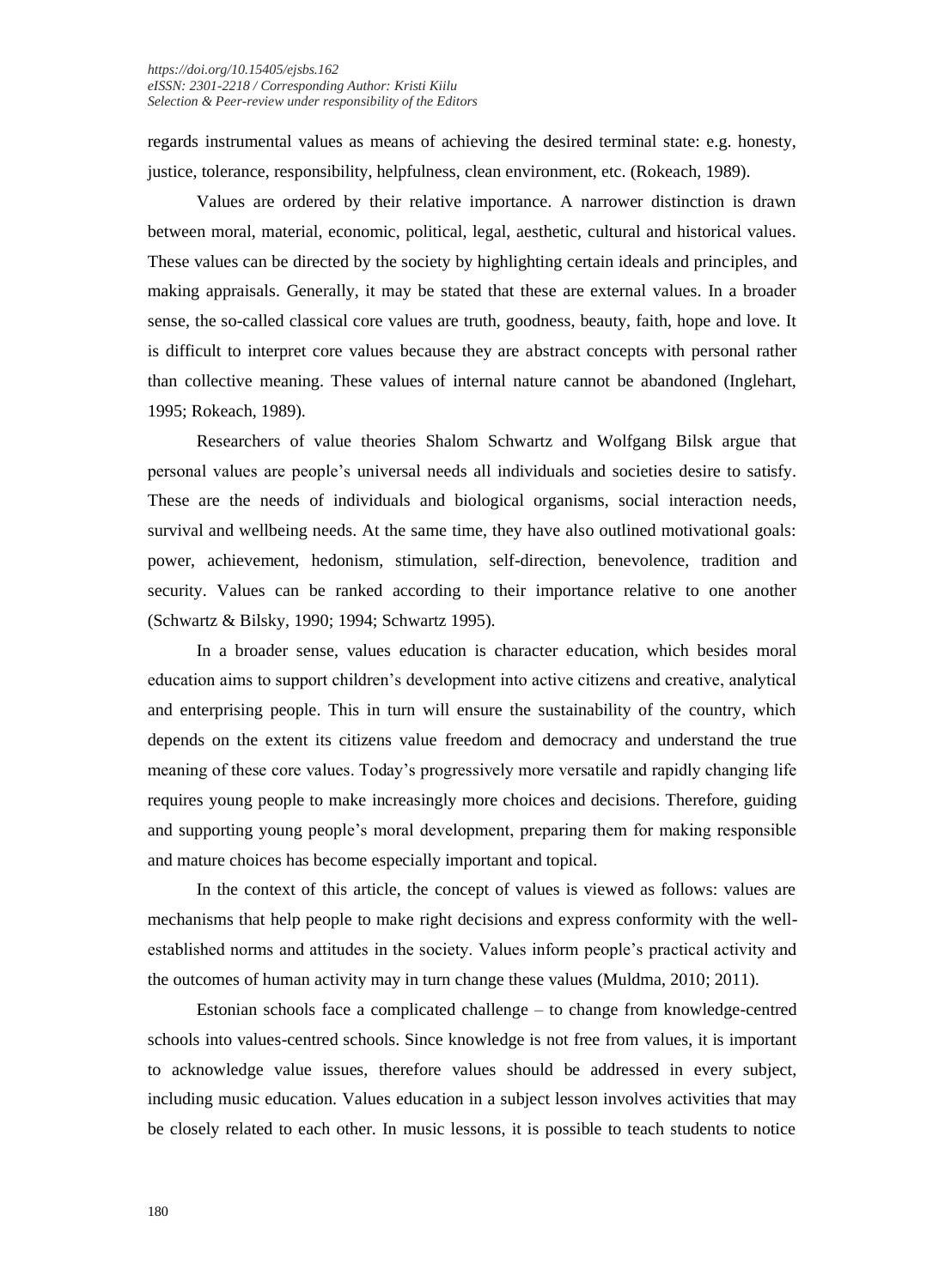values and reflect on them, and therefore values are objects of perception or discussion (Sutrop, 2009; Kiilu & Muldma, 2013).

In music education, the development of knowledge, skills, abilities and values is based on students' inherent forms of intelligence that can be advanced: emotional, musical, bodily-motor and spatial intelligence. Personal and social values and abilities help students to understand themselves, to be compassionate, tolerant and open with their companions. At the same time, these values help to maintain balance between freedom and responsibility, diversity and choice. Music education allows students to develop ethical-cultural and socialsocietal values through different musical activities: listening to pieces of music and discussing them; performing a joint song (developing cooperation skills and tolerance); music making alone and in a band (taking different roles and adjusting to them); students' own creation as an opportunity for self-expression (daring to be original and unique), etc. (Muldma, 2010).

Today's music education is characterised by its interdisciplinary nature. Music is related to every area of human activity and thinking of the era. Music integrates with all other subjects – literature, art, languages and social subjects. Educational and developmental factors are amplified by emotionality and communicability characteristic of music education. Both general and specific skills and abilities develop. Music education has an effect on the value students attach to their family and home, their sense of national and ethnic identity, patriotism and citizenship, the development of their communication and self-expression skills (Kiilu & Muldma, 2013). Through musical activities and various forms of active learning students also learn to honour their own and other people's feelings, respect differences, behave in a sensitive and tolerant way – skills that help them to adjust to different situations in their daily life and cope with themselves (Ruokonen & Muldma, 2007).

The above approaches of distinguished values theoreticians and views of music pedagogy researchers form the theoretical basis of this study.

### **2. Purpose of the Study**

 The study aimed to ascertain the influence of school music education on the development of students' values. The study looked for the answers to the following questions:

- I. What do students of the third stage of study of basic schools consider values and who has influence on them?
- II. What basis do music lessons provide for the development of students' values?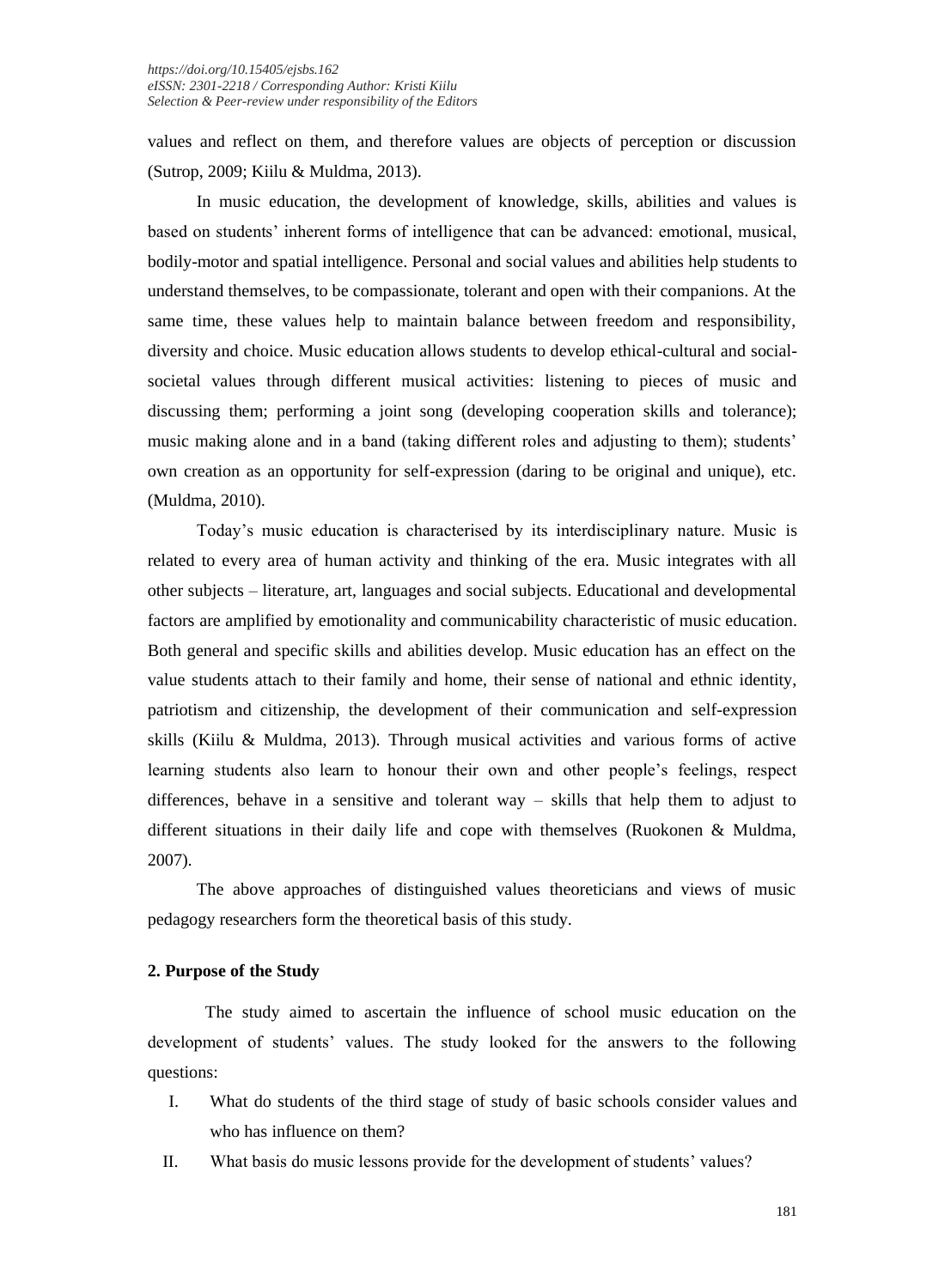## III. What music activities support the development of students' values?

## **3. Research Methods**

Quantitative method was utilised to conduct the study. As the research instrument questionnaire was selected, which allowed involving a large number of respondents and thus increase the reliability of study results. The questions of the questionnaire were based on the value categories by researchers represented in the article (Rokeach, Inglehart, Schwartz, Bilsky, Haydon). Value categories were grouped into two clusters – ethical-cultural and social-societal values (see Table 1).

| <b>Ethical-cultural values</b> | Social-societal values                           |
|--------------------------------|--------------------------------------------------|
| honesty                        | music appreciation skills                        |
| human dignity                  | listening skills                                 |
| justice                        | analysis skills                                  |
| consideration                  | choice making skills                             |
| forbearance                    | discretion                                       |
| responsibility                 | responsibility                                   |
| openness                       | self-expression skills                           |
| tolerance                      | ability to express one's feelings                |
| home and family                | ability to express one's opinions                |
| patriotism                     | ability to accept others' opinions               |
| national pride                 | communication and cooperation skills             |
| solidarity or sense of unity   | courage to perform in public                     |
| respect for oneself and others | creativity                                       |
|                                | courage to be original                           |
|                                | ability to gain an experience of success         |
|                                | ability to appreciate one's own national culture |
|                                | ability to acknowledge and respect different     |
|                                | ethnic cultures                                  |

**Table 1.** Values addressed in the study

The multiple-choice questions of the questionnaire were grouped into three blocks and rated on a three-point Likert scale. The first block of questions aimed to ascertain students' awareness of the meaning of the concept of values. The purpose of the questions of the second block was to find out who or what shapes students' values. The third block collected information about the effect of music education on the development of values and value-judgements.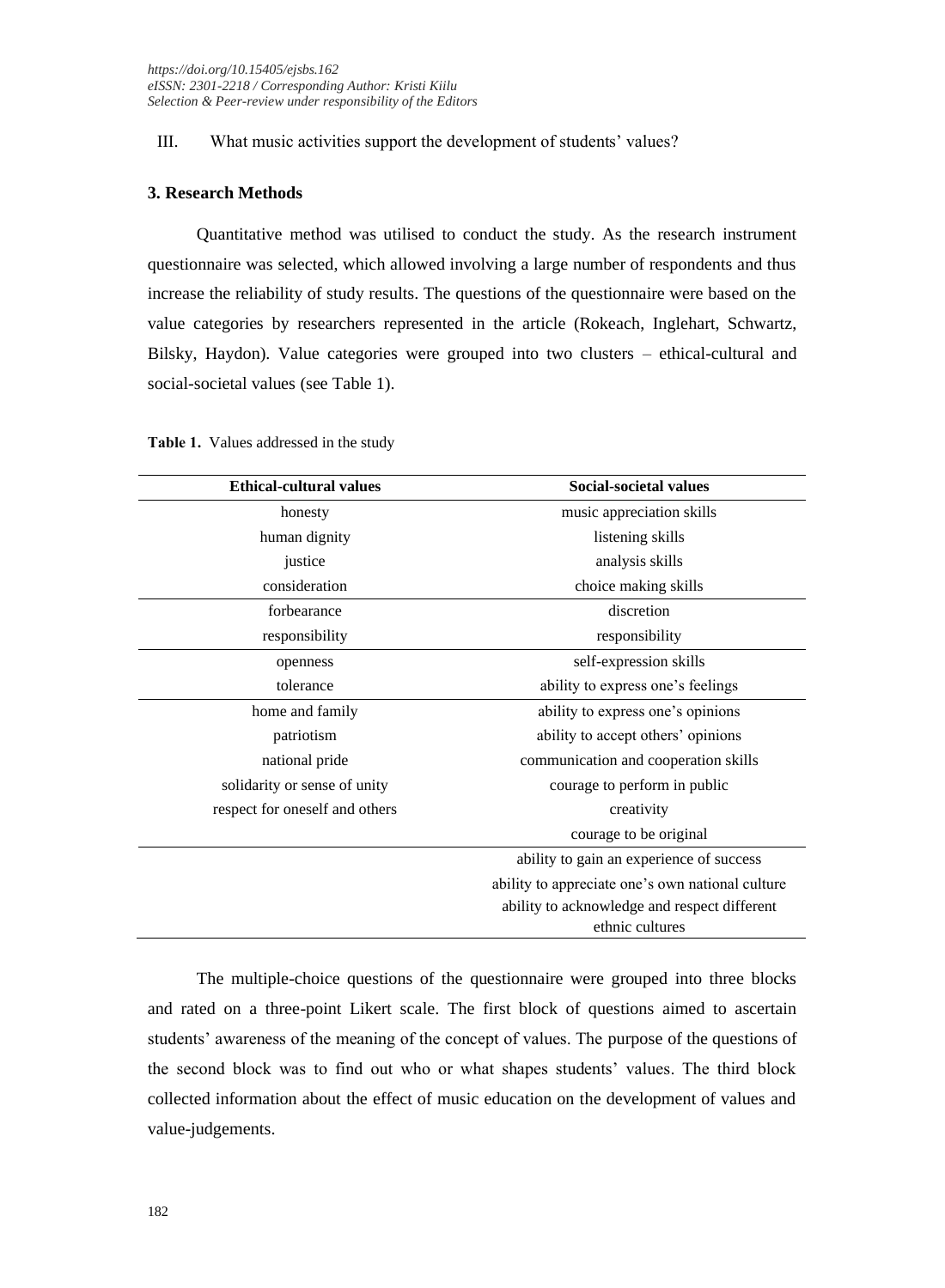### *3.1. Description of the sample*

One of the criteria for sampling was to involve schools from different regions of Estonia to ensure reliability of the study. The other criterion was the age group of students – forms seven to nine of basic school. Ninth-form students represent the conclusion of a stage of education by which students are expected to have developed core values, which should provide a basis for the choices at the next stage of their life. To get a comprehensive overview of the development trends of values, in addition to form nine also students of forms seven and eight were included.

Altogether 243 students across Estonia participated in the study. Data analysis was carried out on 242 questionnaires, eliminating one incorrectly completed questionnaire. Respondents were distributed more or less evenly: students of form seven - 78, students of form eight - 92 and students of form nine - 72. There were 102 male and 141 female students among the respondents. The participants represented both rural and urban schools as well as different school types (basic school, upper secondary school). The study was conducted in a web-based study environment in January 2014.

## **4. Findings**

The results of the analysis of the collected research data are presented in accordance with the objective of the study formulated through three research questions. The first research question ascertained students' understanding of the concept of values and the factors influencing the formation of values. The analysis deployed categories based on value clusters suggested by Shalom Shwartz (1994).

The first category – *attitudes and rules by which I must behave* was rated considerably higher by students of form seven than students of forms eight and nine (60%, 40%, 46%). The sequence of percentages given here and later in the article follows the pattern the seventh, eighth and ninth form and only the highest rating on the rating scale – *very much* – has been taken into consideration.

In the second category – *everything that is important* to me, the data analysis produced equally high results in respondents of all forms (87%, 63%, 81%). On this occasion, the highest indicators also belonged to students of form seven. While commenting on the results obtained, the authors see some potential drawbacks – ratings that rely on students' self-centredness may not always prove to be values-based.

The third category – *what friends consider important* was rated lower than previous categories by all respondents (16%, 13%, 11%), on which basis it may be inferred that students do not directly adopt their friends' values as their own. Given the age of the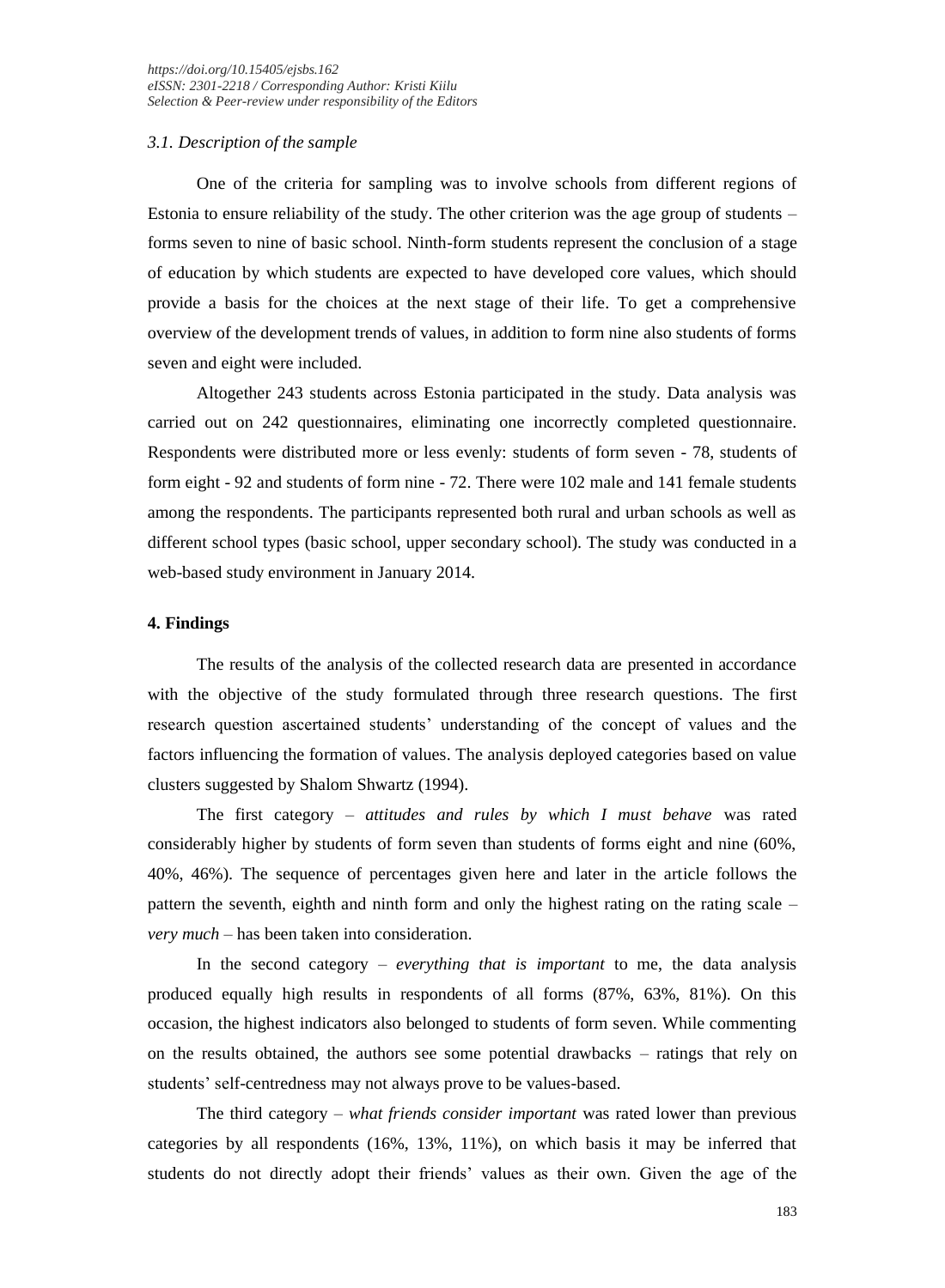respondents, this result may be considered controversial since according to developmental psychologists, friends have great impact on teenage students' attitudes (Kikas, 2010).

Students' ratings in the fourth category – *precious material items* – offered a positive surprise (28%, 17%, 16%), although not being considerably higher than previous ratings, they still indicate the prevalence of students' spiritual values over pragmatism.

In an analogous way, while clarifying the concept of value, students of forms seven and eight defined the fifth category – *value is everything that is highly valued everywhere*, which means values accepted in the society (29%, 15%, 4%). Students of form nine gave especially low ratings to this category. The authors of the article infer from that, that societal norms, rules and values are not sufficiently accepted by them. These ratings may be linked to the political-economic and social- educational inconsistencies and contradictions taking place in the society. School is the state institution reflecting values of the society.

The ratings of the last category – *my beliefs that help me to make the right decisions* can be regarded as significantly high and uniform (75%, 71%, 70%). The obtained results indicate that students' self-image is sufficiently developed, which creates a basis for making responsible choices and decisions.

The investigation of the factors influencing students' values allowed the authors to make the following observations. Students consider family one of the factors that has the strongest effect (85%, 74%, 69%), which gives proof of ethical-cultural values shaped and developed in students, such as honesty, justice, human dignity, consideration, respect for themselves and others. The factor that deserved extremely low ratings was – *school and the teacher's example* (26%; 10%, 9%), which may be due to lack of student-centred approach and disregard for learners' interests of today's knowledge-based school.

The research results reveal that the effect of friends on students' values (19%, 15%, 15%) and the above-mentioned friends' influence on defining values are equally low. Parallels can also be observed in the results based on self-image – *I know myself what is important and how to act* (56%, 60%, 62%).

In summary, it can be concluded that the first research question of the study has been answered. A rather positive result occurred in the defining of the meaning of values of students participating in the study – home and family were regarded as the highest values by students of forms seven to nine.

Next, answers were sought to the research question: What basis do music lessons provide for the development of students' values? The authors had not anticipated the results of data analysis that disclosed that the seventh form students' ratings of music lessons as the shaper of values were generally higher than those by students of other forms.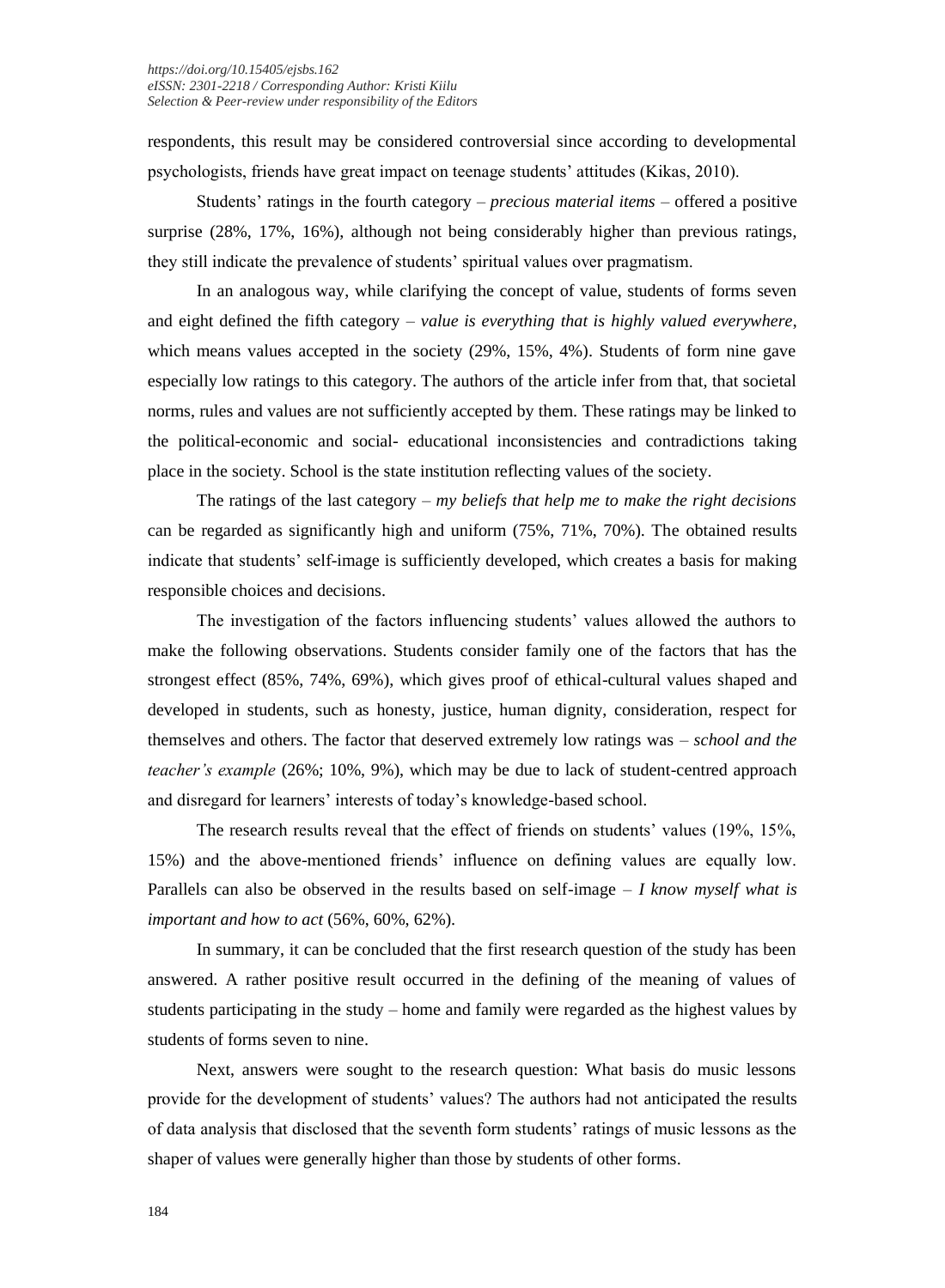The following categories were more strongly represented: *ability to acknowledge and accept different ethnic cultures* – higher ratings from more than two thirds of the seventh form students (67%) and lower ratings from students of forms eight and nine (41%, 58%). Similar proportions applied to the *ability to appreciate one's own national culture*, seventh form students (61%), other respondents (39%, 44%). The ratings of the categories courage to perform in public and creativity showed an analogous trend: form seven 60%, forms eight and nine 46% and 55% respectively. Unfortunately, the categories that received lower ratings were *choice making skills* and *discretion* (39%, 21%, 21%), which may be viewed as a signal of the need to pay more attention to these. Nearly half of the students of form seven (47%) and a third of forms eight and nine (33%, 39%) shared the opinion that music education helps to develop their *responsibility* and *ability to accept others' opinion*.

Students had conflicting views in the categories *appreciating music* and *ability to achieve an experience of success*. In spite of the relatively high ratings of the importance of music (59%, 54%, 42%), achieving an experience of success in the lessons of music education deserved significantly lower ratings (39%, 16%, 29%). The authors had expected that the reason for high ratings of appreciating music would be the gaining of an experience of success, which, however, was not confirmed by the respondents. It could be assumed that students' rare experience of success is due to weak communication between the teacher and students.

Exceptional assessments by all students defined co*mmunication, cooperation and listening skills* as an important social category. In this category high ratings by students of forms seven and nine were relatively close (61%, 58%) and those by students of form eight somewhat lower (46%). Noteworthy are categories *self-expression skills* and *ability to express opinions*, in the ratings of which the seventh form students stand out again (55%), followed by form nine (42%) and form eight (35%).

The third research question – music activities that support the development of students' values – yielded the results outlined below. Based on Estonia's long-standing singing tradition and the specific nature of music education, where from kindergarten to upper secondary school children acquire knowledge with the guidance of a professional music teacher, the greatest effect of singing as a musical activity on the development of values may be considered logical (52%, 52%, 42%). Respondents also considered important *listening to music* (52%, 47%, 42%). Evenly low ratings were given to the music educational activities – *music history* and *playing a musical instrument* (36%, 33%, 35%).

Students rated relatively highly different forms of work in music education: first, *an opportunity to make presentations* (64%, 50%, 47%) and second, *group work* (51%, 46%,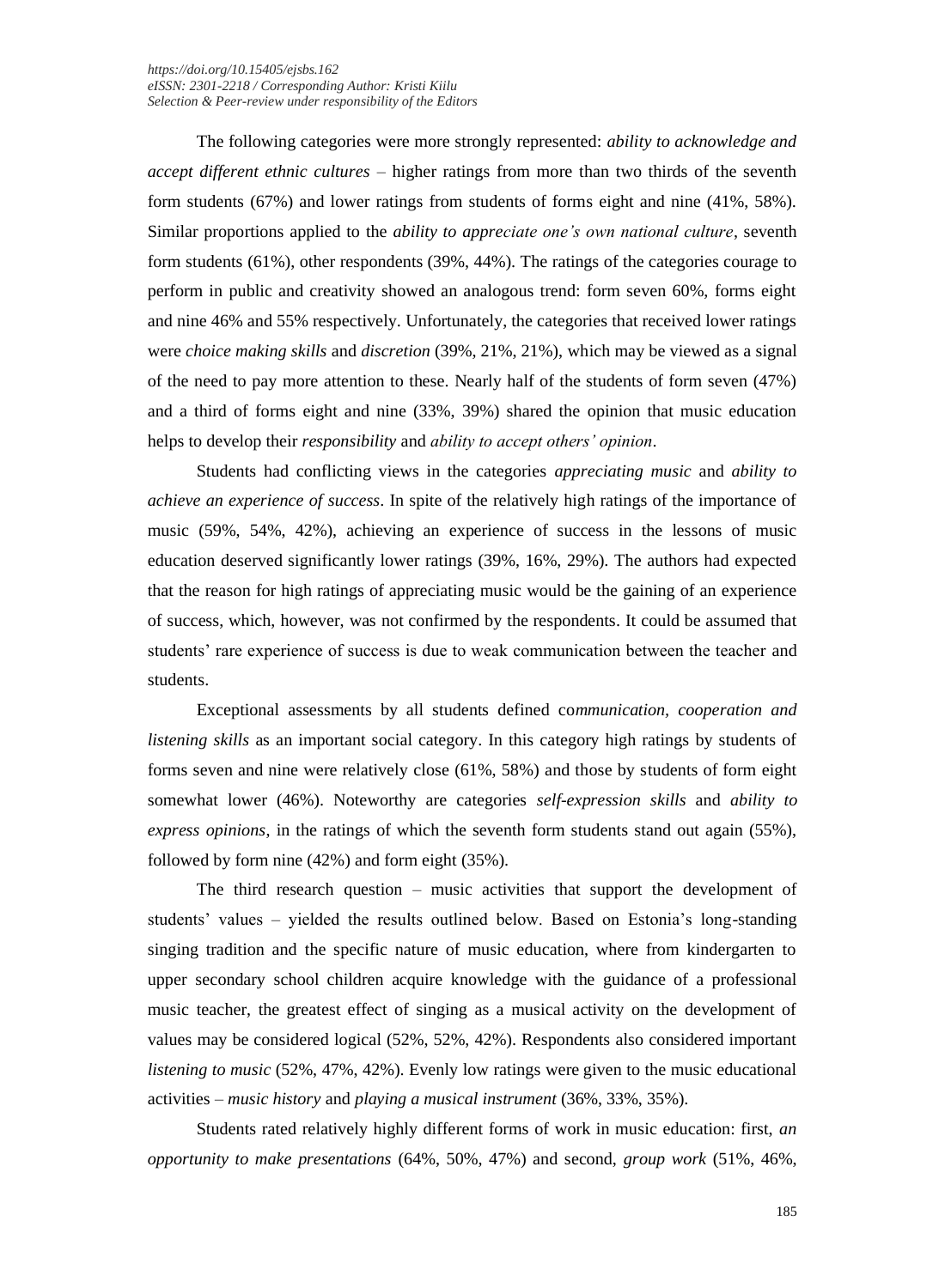42%). These results indicate students' willingness and motivation for self-expression. The above results are also supported by evenly high ratings of *creative activity* (49%, 48%, 49%), the more so that one of the priorities of the current National Curriculum is students' own creation.

The effect of *textual and visual information of music textbooks* on values proved one of the weakest (37%, 23%, 31%). The authors think that the reason may lie in an alternative to music textbooks – availability of attractive and diverse materials on the Internet.

## **5. Conclusion**

The research results allow us to draw the following conclusions:

The ratings of all questions and areas of study given by students of form seven were generally higher than those by other students. Among the responses to the three research questions the ratings of the first question – *what students of the third stage of study of basic schools consider values and who has influence on them* – stood out. The fact that respondents gave high ratings to definitions of values and beliefs indicates a sufficient level of development of respondents' self-image, which creates a basis for making right choices and decisions.

### **Acknowledgements**

The author(s) declare that there is no conflict of interest.

## **References**

- Gustavsson, B. (2000). *Haridus kaasajal. Hariduse võimalustest ja tingimustest kaasaegses ühiskonnas* [Education today. The opportunities and conditions of education in the contemporary society]. EVHL: Tõravere Kirjastus.
- Haydon, G. (2009). Väärtuskasvatus: õpetajad kui väärtuste edastajad? In M. Põder, M. Sutrop, & P. Valk (Eds.). *Väärtused, iseloom ja kool: väärtuskasvatuse lugemik* [Values education: teachers as transmitters of values? Values, character and school: a values education reader] (pp. 25-43). Tartu Ülikooli eetikakeskus.

Inglehart, R. (1995). *Value Change in Global Perspective*. University of Michigan Press.

- Kiilu, K., & Muldma, M. (2013). Music education supporting Estonian basic school students' collective identity: a comparative study. *The European Journal of Social & Behavioural Sciences,* 1140-1147. https://doi.org/10.15405/ejsbs.91
- Kikas, E. (2010). Tunnetusprotsessid ja nende arengulised iseärasused [Perception processes and their developmental characteristics]. In E. Kikas (Ed.) *Õppimine ja õpetamine esimeses ja teises kooliastmes* [Learning and teaching at the first and second stages of school] (pp. 17-60). Tartu: Ministry of Education and Research.
- Maslow, A. [Маслоу]. (1999). *Дальние пределы человеческой психики* [Farthest limits of the human psyche]. Санкт-Петербург: Евразия.